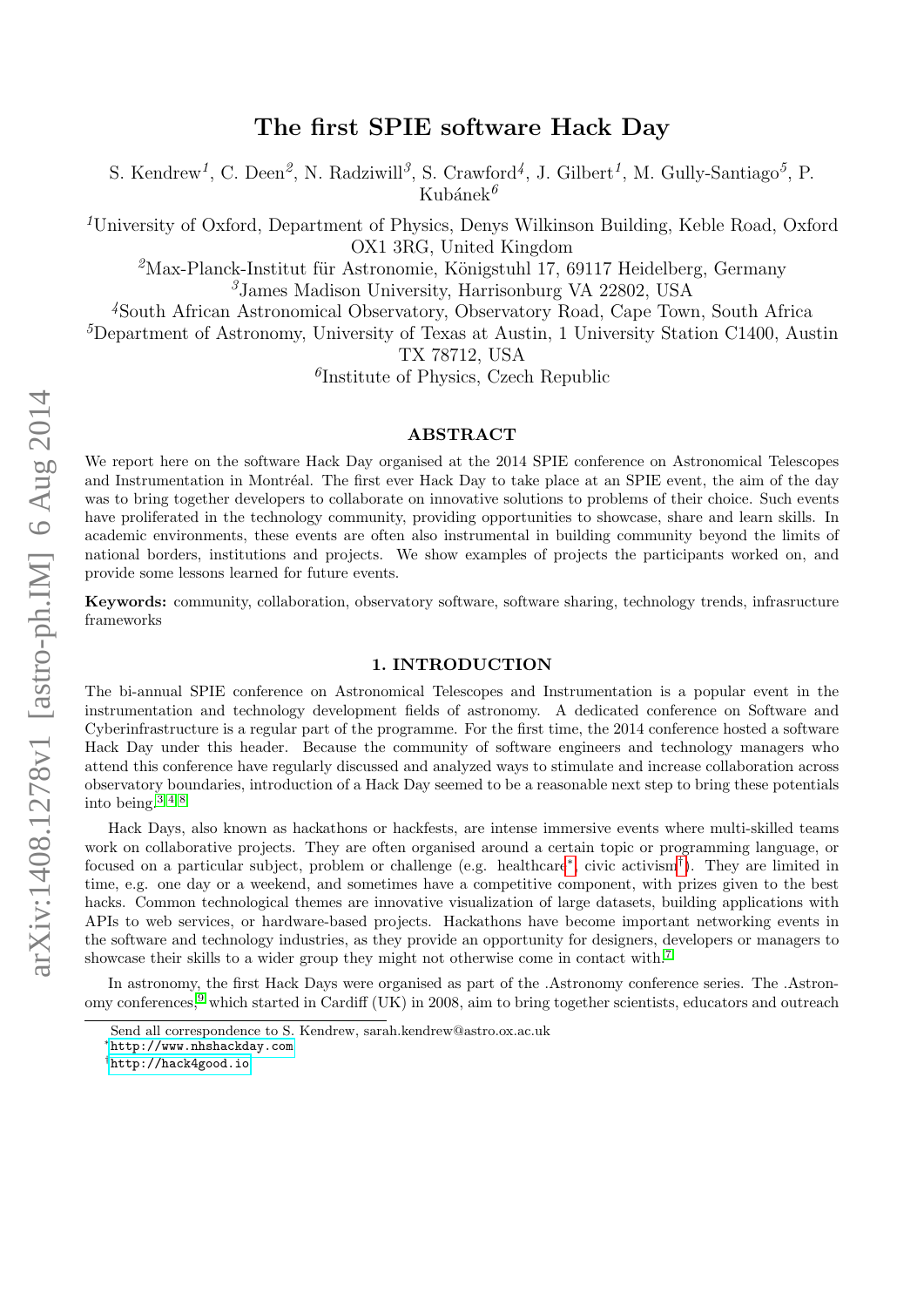professionals, to discuss novel ways of exploiting web-based technologies for astronomy research or public engagement. Since 2009 .Astronomy has included a Hack Day, and in recent years astronomy-themed Hack Days have taken place at the annual conferences of the American Astronomical Society and the UK National Astronomy Meeting.

With an increasing number of robotic telescopes coming online and the advent of mega-facilities such as Gaia, the Large Synoptic Survey Telescope (LSST), and the Square Kilometer Array, control strategies, software and intelligent data processing form an increasingly important part of astronomical observatories. With the SPIE Hack Day, our aim was to provide an opportunity for instrumentation professionals to share skills and collaborate outside of the normal boundaries of an instrumentation project.

#### 2. ON THE DAY

The Hack Day took place on Thursday 26 June over an entire day. Whilst we gathered contact details in the weeks beforehand via an online sign-up form, there was no formal registration procedure, the event was open and free of charge to all conference participants. Lunch and refreshments were provided free of charge.

The format was unscheduled, with no formal presentations, as is traditional for such events. At the start of the day, we gave participants the opportunity to introduce themselves and present what ideas or problems they were interested in working on during the event. Likewise, the day was ended with the participants describing and showcasing the hacks they worked on during the day. In the following section, we highlight some selected Hack Day projects. The names listed alongside the hacks are the participants who proposed and led the project, however many hacks were team-based efforts.

# 3. HACK DAY PROJECTS

## 3.1 Sonification of astronomical spectra (J. Gilbert)

A frequent theme at astronomy hack days is to discover innovative ways of representing astronomical datasets to aid data discovery. One non-traditional avenue is to convert data to sound. This hack aimed to convert astronomical spectra into music; the ability to convert data from a visual into an auditory medium , as well as presenting a creative challenge, can be useful for communicating astronomy to visually impaired people.

The main challenge was to discover how to link the typical characteristics of spectra (e.g. absolute wavelength range, important lines, continuum level vs transients etc.) to the main aspects of a musical piece (time signature, tempo, key, major/minor, pitch); and to do so in a robust way so that spectra which look similar will also sound similar. James wrote a number of routines to quantify these characteristics and link them directly to the musical parameters; then generated a short, loopable tune. An important goal is to make sure we can definitely 'hear' the emission/absorption lines of the object, and for the sound to be attractive.

#### 3.2 A telescope control system for Android platforms (P. Kubánek)

RTS2, or Remote Telescope System, 2nd Version, is an open source observatory control software. It allows astronomers around the world to let the machines control their observatories. So they can sleep during the night and work during the day. RTS2 takes care of all duties of a (night) observer - it opens and closes observatory protected cover at evening, morning and in case of bad weather, command telescope to point, filter wheel to turn and camera to expose. It select the observations from the database, and logs the observations to the database. It is used on more than 20 observatories around the planet, making it one of the most popular observatory control programmes.

During the Hack Day, RTS2 creator Petr Kubánek worked on developing an Android application for the software.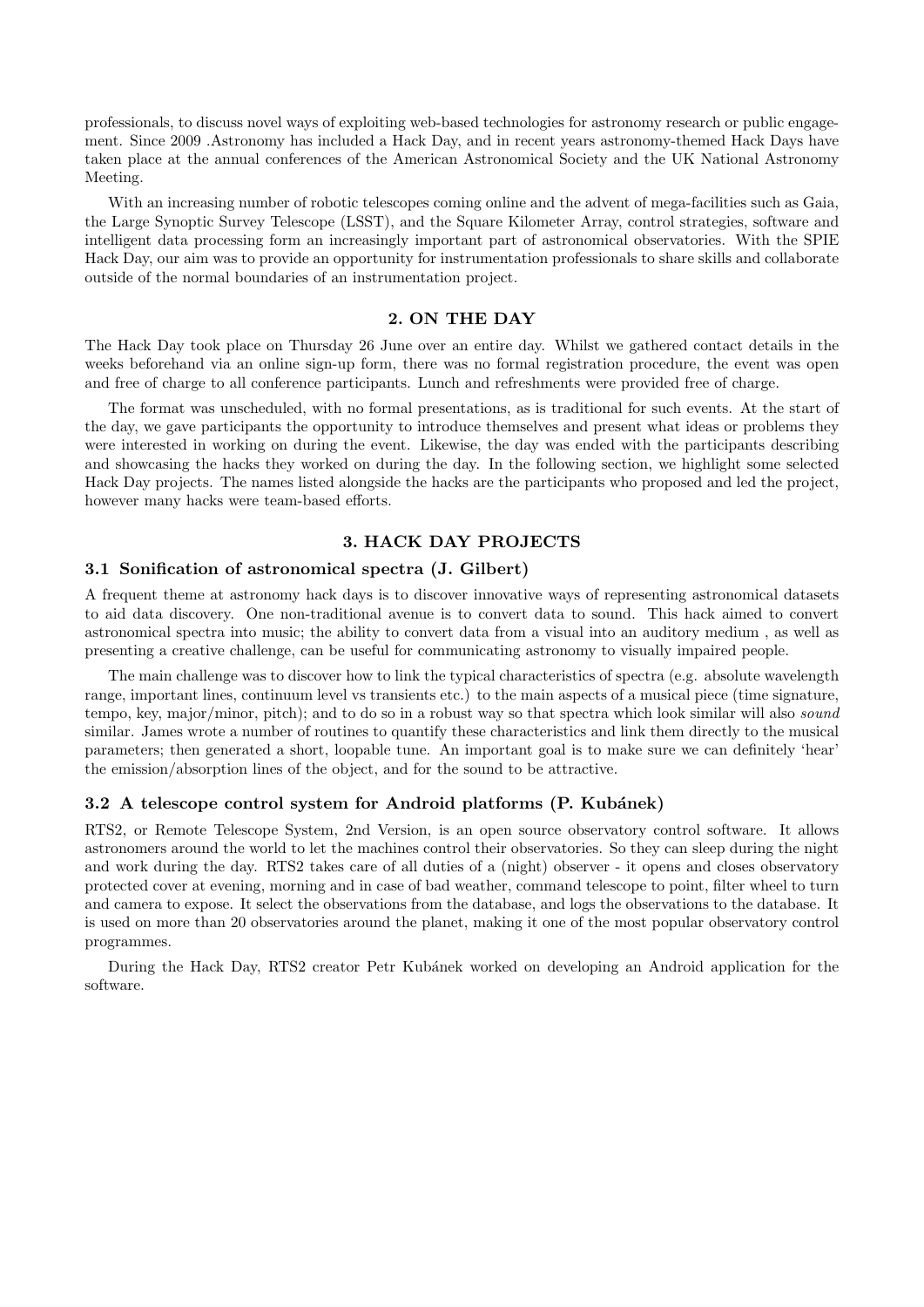### 3.3 Making figures from a textbook interactive with MPLD3 and d3.js (M. Gully-Santiago)

A growing theme in modern astrophysics is the growth of the Volume, Variety, and Velocity of astronomical data.[5](#page-4-3) Particularly, the increasing multi-dimensionality of large astronomical datasets is giving rise to new data visualization techniques.[2](#page-3-2) Michael Gully-Santiago's hack was aimed at transforming static figures to interactive figures for web browsers. The starting static figure was a single panel of Figure 10.21 of the textbook "Statistics, Data Mining, and Machine Learning in Astronomy: A Practical Python Guide" [\[6,](#page-4-4) hereafter ICVG]. The enhanced, interactive figure had similar axes and data, but with interactive tooltips so that viewers could hover over individual data points to see all available information about individual sources.

The figure was made interactive by modifying the original source code with the Python module MPLD3<sup>[‡](#page-2-0)</sup>, which converts matplotlib graphics directives into SVG javascript commands in d3.js<sup>[§](#page-2-1)</sup>. The outcome is hosted on the SPIE hack day GitHub repository webpage[¶](#page-2-2).

The hack has catalyzed a continued effort to enhance a selection of book figures from ICVG2014, which is now hosted at <gully.github.io/astroMLfigs>. The enhancements go beyond adding d3.js interactivity, and include IPython notebooks with step-by-step guides to how the authors generated the complex figures in the textbook. The enhanced figures could become a community resource for textbook readers.

#### 3.4 OKGalileo: An online dating portal for observers and telescopes (S. Crawford)

The world has numerous public and private astronomical observatories, each with their own suite of instrumentation. The best known publicly operated telescopes, such as Hubble or VLT, typically have significant oversubscription rates, whilst many smaller observatories remain relatively under-used. The idea behind this hack was to create a database of telescopes and instruments, with a web-based front-end for observers to discover what instruments are available for their science; in essence a match-making service for observers and instruments.

The wor[k](#page-2-3) for the project was divided amongst the team<sup>||</sup> into several parts and used several different technologies for displaying the data. Contributions were coordinated through a github.com repository [∗∗](#page-2-4). For the database of observatory sites, we used *Google Spreadsheet*. This allowed for rapid development of an online form for entering an observing sites information using Google forms, development of a Python code for automated entry, and direct access to the database for manual editing. Sites were automatically uploaded from the IRAF database of observatory sites. With the observatory site data, pages were developed in javascript using the d3.js library for data visualizations. An example of one of these visualizations is presented in Figure [1,](#page-3-3) where all of the observatory sites are plotted on a world map.

The one-day hack allowed for the creation of the database, uploading the site information, and creating some basic visualizations of the data. To make the site further useful will require more extensive work, but it does highlight the usefulness of participating in a one day hack. Many of the volunteers on this project were relatively new to using some of the software and were able to become familiar with new resources for building collaborations, data collection, and visualization.

#### 4. SUMMARY

We hosted the first SPIE Hack Day at the 2014 Astronomical Telescopes and Instrumentation conference in Montréal, with the aim of giving developers and designers to collaborate on innovative projects, perhaps outside of their 'regular' professional activities. Approximately 25 conference attendees participated in the event, and we received excellent feedback from a number of these on the organisation and spirit of the Hack Day; the hacks presented covered a wide range of topics, from the development of web-based resources for observational astronomy to more creative sound-based projects.

<span id="page-2-0"></span><sup>‡</sup> <http://mpld3.github.io/>

<span id="page-2-1"></span><sup>§</sup>Data Driven Documents <http://d3js.org/>

<span id="page-2-2"></span><sup>¶</sup> <http://spie-hack-day-2014.github.io/astroML/>

<span id="page-2-3"></span> $\mathbb{F}$  For the full list of contributors, please see <https://github.com/jluastro/OKGalileo/graphs/contributors>

<span id="page-2-4"></span><sup>∗∗</sup><https://github.com/jluastro/OKGalileo>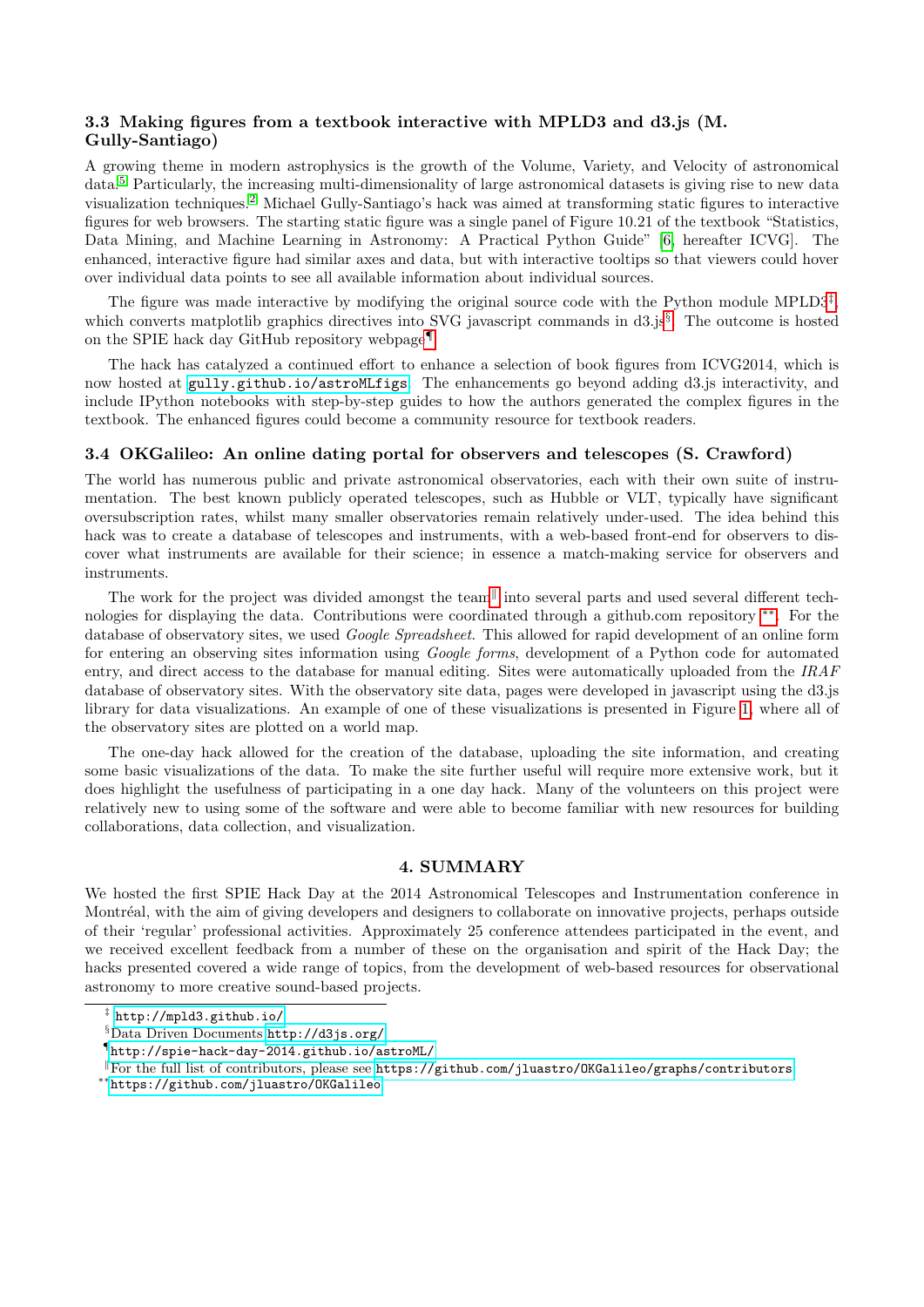

<span id="page-3-3"></span>Figure 1. Distribution of observing sites around the world created for the OKGalileo hack. The webpage uses d3.js to display observatory site information stored in a Google Spreadsheet.

The Hack Day participants were drawn mainly from authors presenting work in the Software and Cyberinfrastructure conference, however in future the event will be advertised more widely to the entire conference. Experience with previous events has shown that word-of-mouth advertising is an important way of increasing the participant numbers. An exciting component for future SPIE Hack Days will be to enable more hardware-based hacks, perhaps with participation of the exhibitors. Other ideas such as a competitive component with prizes for the best projects may be discussed in this context as well.

#### ACKNOWLEDGMENTS

We would like to thank Gianluca Chiozzi of ESO, as well as Rob Whitner and Amy Nelson at SPIE for their support in organising and publicising the Hack Day event, and all Hack Day participants for their energy, ideas and enthusiasm.

IRAF is distributed by the National Optical Astronomy Observatories, which are operated by the Association of Universities for Research in Astronomy, Inc., under cooperative agreement with the National Science Foundation. Some of the work presented here made use of Astropy, a community-developed core Python package for Astronomy<sup>[1](#page-3-4)</sup>

#### **REFERENCES**

- <span id="page-3-4"></span>1. Astropy Collaboration, Robitaille, T., Tollerud, E., Greenfield, P. et al, "Astropy: A community Python package for astronomy", A&A vol. 558, id. A33 (2013)
- <span id="page-3-2"></span>2. Beaumont, C., Robitaille, T., Borkin, M., "Glue: Linked data visualizations across multiple files", Astrophysics Source Code Library, ascl: 1402.002 (2014)
- <span id="page-3-0"></span>3. Chiozzi, G., Gillies, K., Goodrich, B., Johnson, J., McCann, K., Schumacher, G., Silva, D., Wallander, A. & Wampler, S., "Trends in software for large astronomy projects", Proc. of ICALEPCS, Knoxville, TN, USA (2007)
- <span id="page-3-1"></span>4. Chiozzi G., Bridger A., Gillies K., Goodrich B., Johnson J., McCann K., Schumacher G. and Wampler S., "Enabling technologies and constraints for software sharing in large astronomy projects", in Proc. SPIE vol. 7019, 7019-0Y (2008)